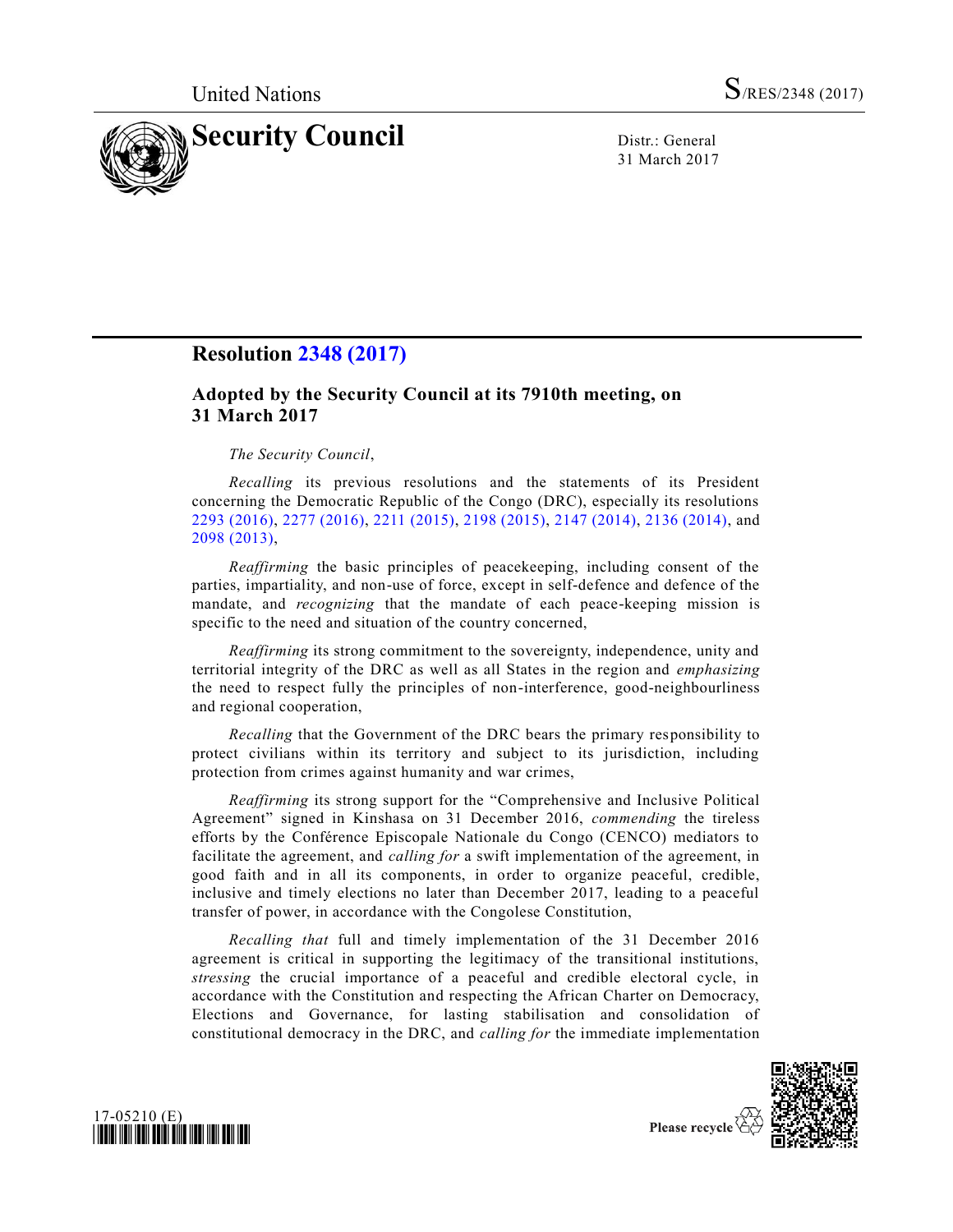of confidence-building measures, as per the agreement, including by putting an end to restrictions of the political space in the DRC, in particular arbitrary arrests and detention of members of the political opposition and of civil society, as well as restrictions of fundamental freedoms such as the freedom of opinion and expression, including freedom of the press,

*Stressing* the importance of the Government of the DRC and its national partners taking all necessary steps to accelerate preparations for the elections without further delays, and to ensure an environment conducive to the peaceful and inclusive conduct of political activities, including the security of all political actors, and *reiterating* its commitment to act accordingly regarding all Congolese actors whose actions and statement impede the implementation of the agreement and the organization of the elections,

*Remaining deeply concerned* by reports of increased serious human rights and international humanitarian law violations committed by some members of the Armed Forces of the DRC (FARDC), the National Intelligence Agency (ANR), the Republican Guard and Congolese National Police (PNC), including against members of the opposition and of civil society in the context of the electoral process, *urging* all parties to refrain from violence and provocation, *stressing* the importance of releasing all persons detained arbitrarily, including human rights defenders and persons of different political affiliations, and *emphasizing* that the Government of the DRC must respect human rights and comply with the principle of proportionality in the use of force,

*Reiterating its concern over* the lack of progress in the investigations and prosecutions against alleged perpetrators of human rights violations and abuses committed during the 2011 electoral process, in January 2015 and in September and December 2016, and *calling for* further efforts to hold those responsible to account and fight impunity,

*Recalling* the importance of fighting impunity within all ranks of FARDC and PNC, *commending* the DRC authorities for prosecutions and convictions of members of the FARDC and PNC for crimes against humanity, and *stressing the need* for the Government of the DRC to continue to ensure the increased professionalism of its security forces,

*Noting* that the DRC has continued to suffer from recurring and evolving cycles of conflict and persistent violence by armed groups, *expressing* particular concern at the reports of growing inter-communal and militia violence in some areas of the DRC, in particular in the regions of Kasaï and Tanganyika, including attacks against religious institutions, and killings of policemen, *further expressing concerns at* reports of mass graves, and *calling upon* all parties to take appropriate measures to protect and respect United Nations, diplomatic and foreign premises, property and personnel and other civilians in the DRC,

*Reiterating* its deep concern regarding the security and humanitarian crisis in the DRC exacerbated by destabilizing activities of foreign and domestic a rmed groups, *stressing* the importance of neutralizing armed groups in the DRC, and *recognizing* the importance of efforts of the FARDC and the United Nations Organization Stabilisation Mission in the DRC (MONUSCO), including by conducting joint operations, in accordance with its mandate, in that regard, *recalling*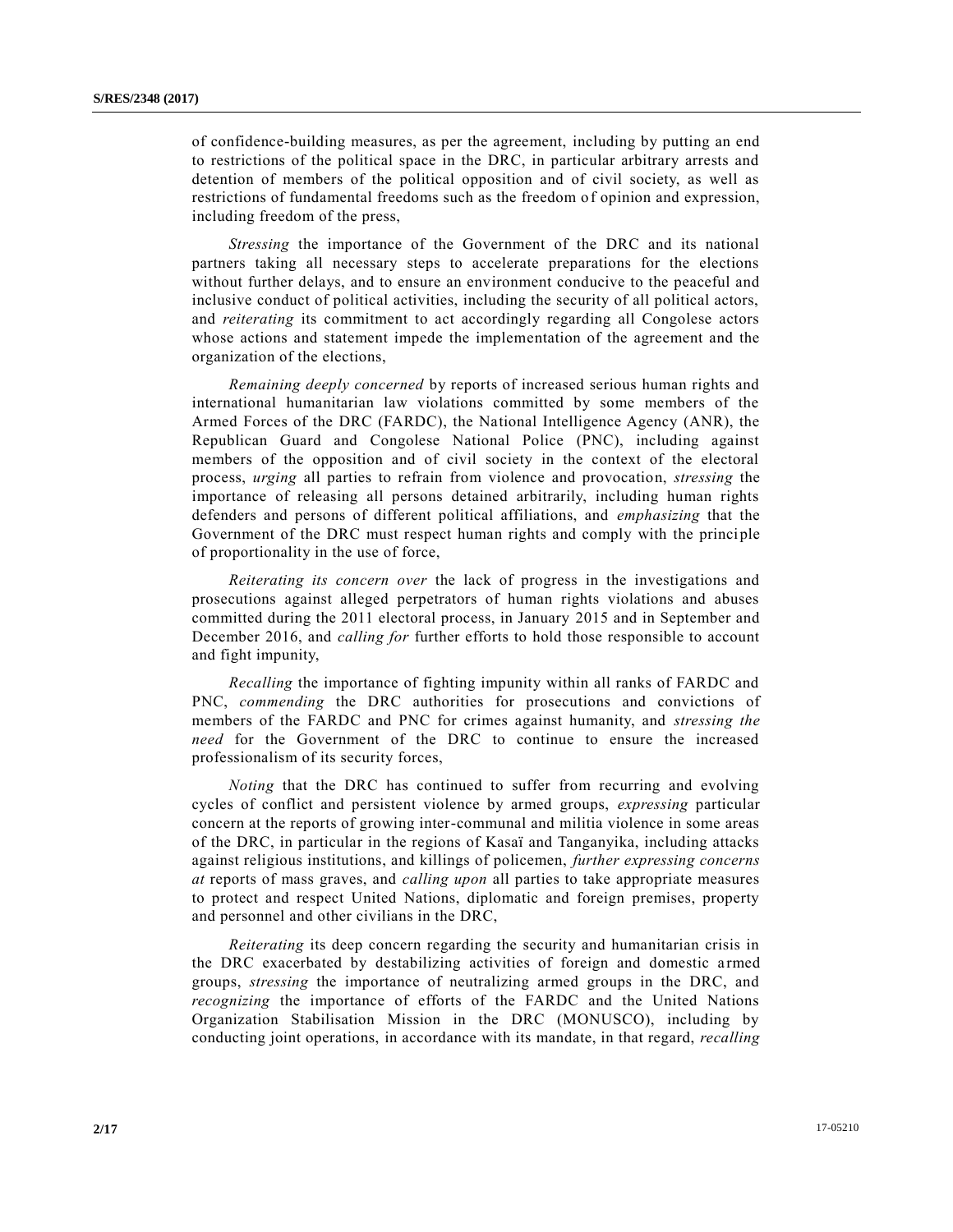the strategic importance of the implementation of the Peace, Security and Cooperation (PSC) Framework for the DRC and the region, and *reiterating* its call to all signatories to fulfill promptly, fully and in good faith their respective commitments under this Framework in order to address the root causes of conflict and put an end to recurring cycles of violence, and promote lasting regional development,

*Recalling* that it is prepared to impose targeted sanctions under paragraph 7 (d) and (e) of its resolution [2293 \(2016\),](http://undocs.org/S/RES/2293(2016)) regarding *inter alia* human rights violations or abuses or violations of international humanitarian law,

*Encouraging* the continuation of efforts by the Secretary-General of the United Nations, the African Union (AU), the International Conference on the Great Lakes Region (ICGLR), and the Southern African Development Community (SADC) to restore peace and security in the DRC, *encouraging* the Government of the DRC to ensure continuous close cooperation with these and other international parties, and *recognizing* the efforts of the Government of the DRC aiming at the achievement of peace and national development,

*Expressing concern* at the illegal exploitation and trafficking of natural resources by armed groups among others, and the negative impact of armed conflict on protected natural areas, which undermines lasting peace and development for the DRC, and *encouraging* the Government of the DRC to strengthen efforts to safeguard those areas,

*Remaining deeply concerned by* the persistent high levels of violence and violations and abuses of human rights and violations of international humanitarian law, *condemning* in particular those involving targeted attacks against civilians, widespread sexual and gender-based violence, recruitment and use of children by armed groups and militias, the forced displacement of significant numbers of civilians, extrajudicial executions and arbitrary arrests, *recognizing* their deleterious effect on the stabilisation, reconstruction and development efforts in the DRC, and *emphasizing that* all those responsible for all such violations and abuses must be swiftly apprehended, brought to justice and held accountable, and *encouraging* the Government of the DRC to facilitate access for the Joint Human Rights Office in the DRC to all detention centres, hospitals and morgues and all other premises required for documenting human rights violations,

*Welcoming* the progress achieved by the Government of the DRC, including the Presidential Adviser on Sexual Violence and the Recruitment of Children, to cooperate with the Special Representative of the Secretary-General for Children and Armed Conflict, the Special Representative of the Secretary-General on Sexual Violence in Conflict, and MONUSCO, to implement the action plans to prevent and end the recruitment and use of children and sexual violence by the FARDC, and to combat impunity for sexual violence in conflict, including sexual violence committed by the FARDC,

*Stressing* the need for continued cooperation with the International Criminal Court (ICC) by the Government of the DRC, and *stressing* the importance of actively seeking to hold accountable those responsible for genocide, war crimes and crimes against humanity in the country,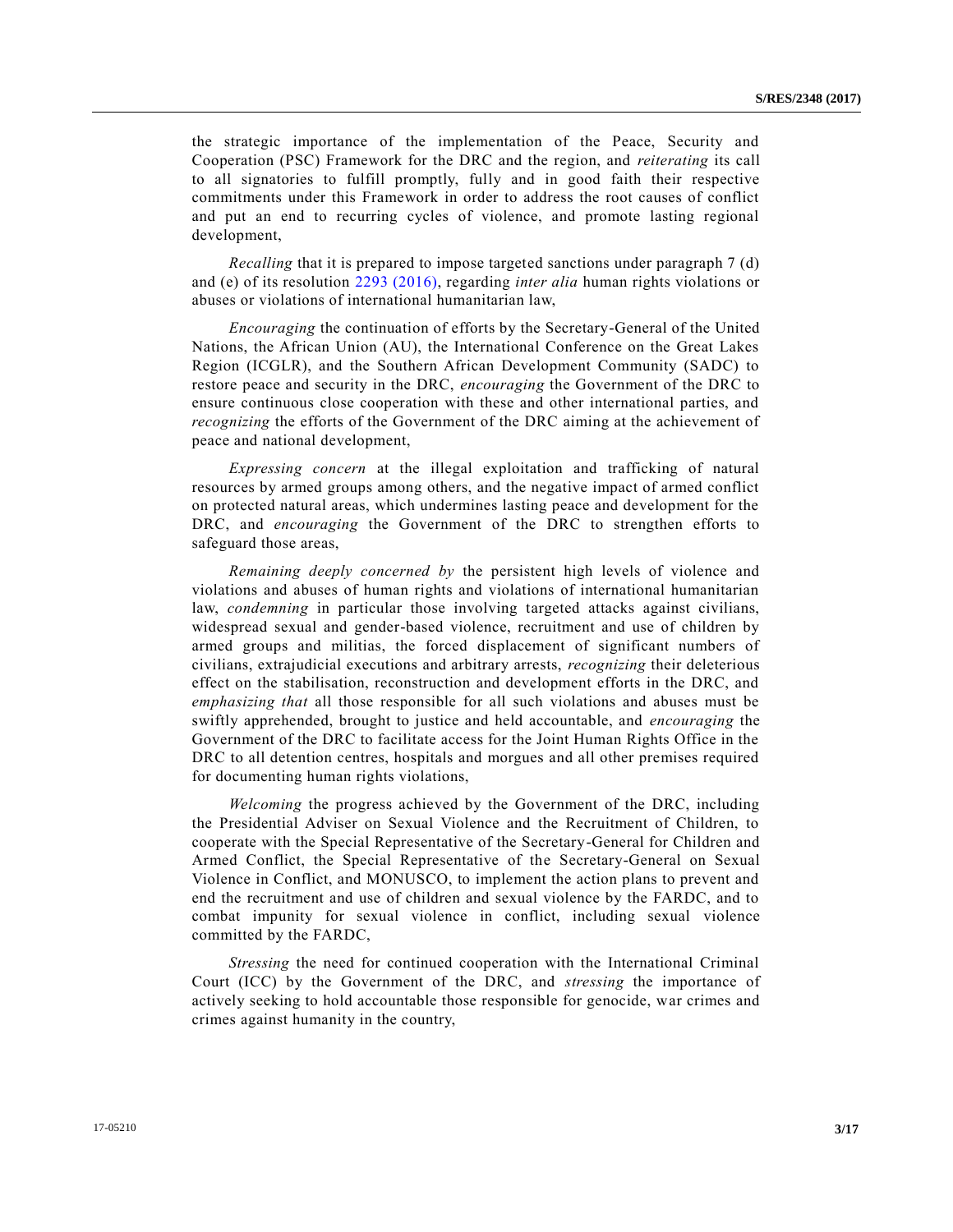*Remaining greatly concerned* by the humanitarian situation that continues to severely affect the civilian population, *expressing deep concern* regarding the very high number of internally displaced persons in the DRC, at more than 2.2 million, and the 452,000 refugees in the DRC, as well as the more than 468,000 refugees from eastern DRC as a result of ongoing hostilities, *calling upon* the DRC and all States in the region to work towards a peaceful environment conducive to the realization of durable solutions for refugees and internally displaced persons, including their eventual voluntary return and reintegration in the DRC in conditio ns of safety and dignity, with the support of the United Nations Country Team (UNCT), *stressing* that any such solution should be in line with relevant obligations under international refugee law, international humanitarian law and international human rights law, and *stressing* the need to manage the closure of camps in a manner that respects the rights of internally displaced persons, in accordance with international law,

*Expressing further concern* at increased impediments to humanitarian access in eastern DRC resulting from insecurity and violence, as well as continued attacks against humanitarian actors and assets, and *calling upon* all parties in the conflict to respect the impartiality, independence and neutrality of humanitarian actors,

*Noting with concern* the slow progress in the implementation of the national plan for the disarmament, demobilization and reintegration of former armed groups and militia combatants (PNDDR III) and, while *welcoming* the return of thousands of former combatants to their communities since inception of the plan, *expressing concern* at the lack of provision of adequate reintegration measures for these combatants,

*Recalling* all its relevant resolutions on women, peace and security, on children and armed conflicts, and on the protection of civilians in armed conflicts, also *recalling* the conclusions on children and armed conflicts in the DRC [\(S/AC.51/2014/3\)](http://undocs.org/S/AC.51/2014/3) adopted on 18 September 2014 by the Security Council Working Group on Children and Armed Conflicts pertaining to the parties in armed conflicts of the DRC, and *welcoming* efforts of the Government of the DRC in this regard,

*Welcoming* the efforts of MONUSCO and international partners in delivering training in human rights, international humanitarian law, gender mainstreaming, child protection and protection from sexual and gender-based violence for Congolese security institutions and *underlining* their importance,

*Reaffirming* that the successful protection of civilians is critical to the fulfilment of MONUSCO's mandate and the delivery of an improved security environment, also stressing the importance of peaceful means and progress on key reforms to promote the protection of civilians, as well as appropriate prioritisation and resourcing,

*Reaffirming* its strong support to the Special Representative of the Secretary-General (SRSG) and MONUSCO in the implementation of their mandates, *strongly encouraging* the continuation of their efforts and *calling on* the Secretariat to support MONUSCO to fully implement its mandate,

*Recalling* that it is important that all MONUSCO contingents, including the contingents of the Intervention Brigade, are properly trained and effectively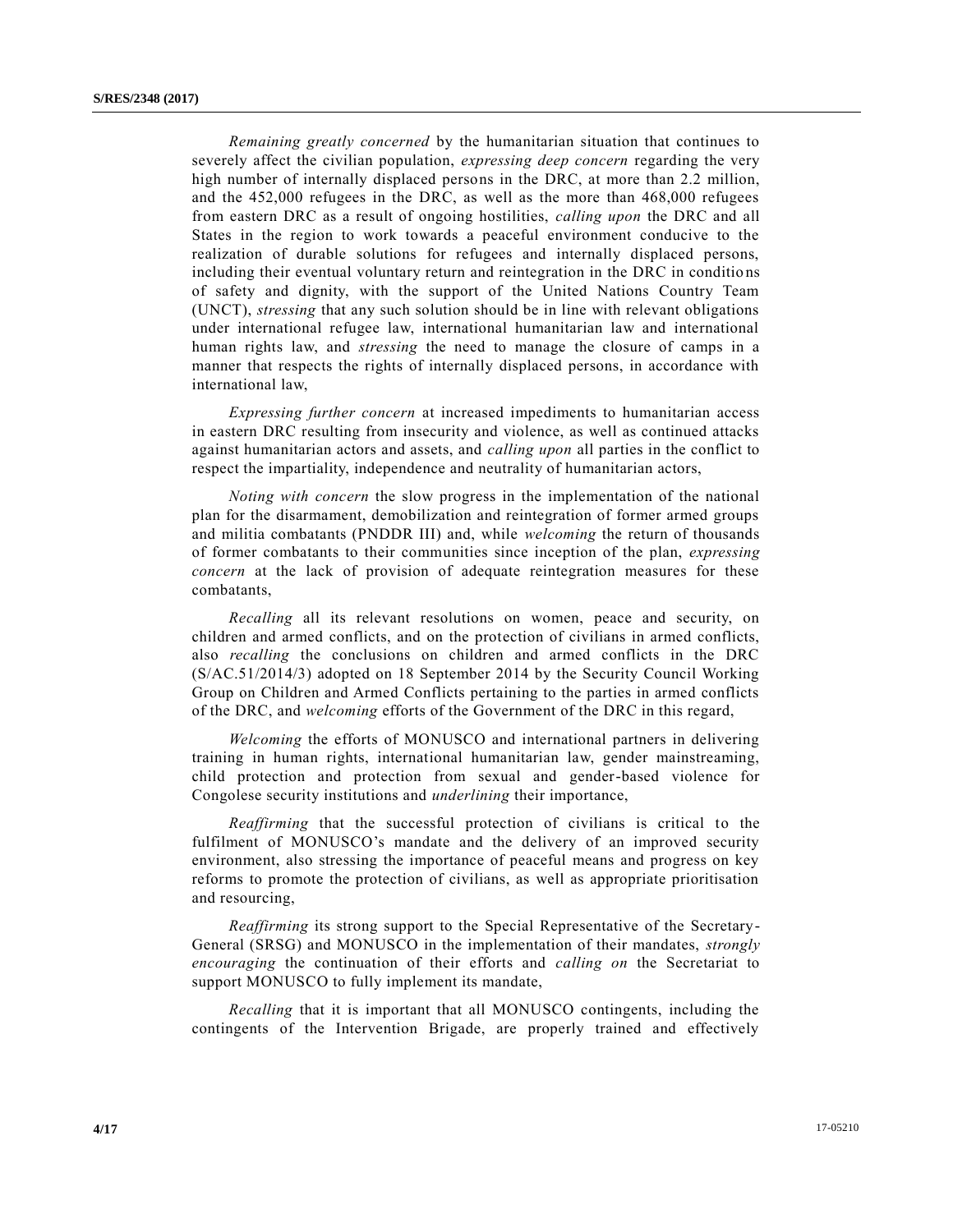equipped, including with adequate language skills, staffed and supported to be able to sustain their commitment to carry out their respective tasks,

*Reiterating* its call on all parties to cooperate fully with MONUSCO and to remain committed to the full and objective implementation of the Mission's mandate, *reiterating* its condemnation of any and all attacks against peacekeepers, and *emphasizing* that those responsible for such attacks must be held accountable,

*Emphasizing* that MONUSCO's activities should be conducted in such a manner as to build and sustain peace and facilitate progress towards sustainable peace and development, *stressing* the need to involve the UNCT and, in this regard, *emphasizing* the importance of joint analysis and effective strategic planning with the UNCT,

*Determining* that the situation in the DRC continues to constitute a threat to international peace and security in the region,

*Acting* under Chapter VII of the Charter of the United Nations,

#### **Political situation and electoral process**

1. *Calls on* all stakeholders in the DRC, including President Kabila, the presidential majority and the opposition, to swiftly implement the 31 December 2016 agreement, in good faith and in all its components, and to redouble their efforts towards a speedy conclusion of the ongoing talks on the "arrangements particuliers", in order to urgently nominate a Prime Minister presented by the Rassemblement, as per the agreement, to put in place the Conseil national de suivi de l'accord (CNSA) and to fully implement confidence-building measures, in order to proceed without further delay to the preparation of the presidential and legislative elections due to take place before the end of 2017;

2. *Reiterates* its determination to bring its full support to implementation of the 31 December 2016 agreement and that effective, swift and timely implementation of the agreement is critical to a credible process and the peace and stability of the DRC;

3. *Calls on* the Government of the DRC and its national partners, including the Independent National Electoral Commission (CENI), to ensure a transparent and credible electoral process, in fulfilment of their primary responsibility to create propitious conditions for the forthcoming elections, as per the 31 December 2016 agreement, including full participation of women at all stages;

4. *Acknowledges* the progress in voter registration with the assistance of MONUSCO, *calls on* the CENI to publish immediately a revised comprehensive electoral calendar, as per the 31 December 2016 agreement, and to complete without delay a credible update of the electoral register, *calls on* the Government of the DRC to put in place swiftly an adequate and credible electoral budget, to ensure the successful and timely holding of elections no later than December 2017, as per the agreement, and in accordance with the Constitution, and respecting the African Charter on Democracy, Elections and Governance, *encourages* donors to fund accordingly the multi-partner fund for the Projet d'Appui au Cycle Electoral au Congo (PACEC) in order to support civic education, the deployment of elections monitors and provide other important types of support for the election process, and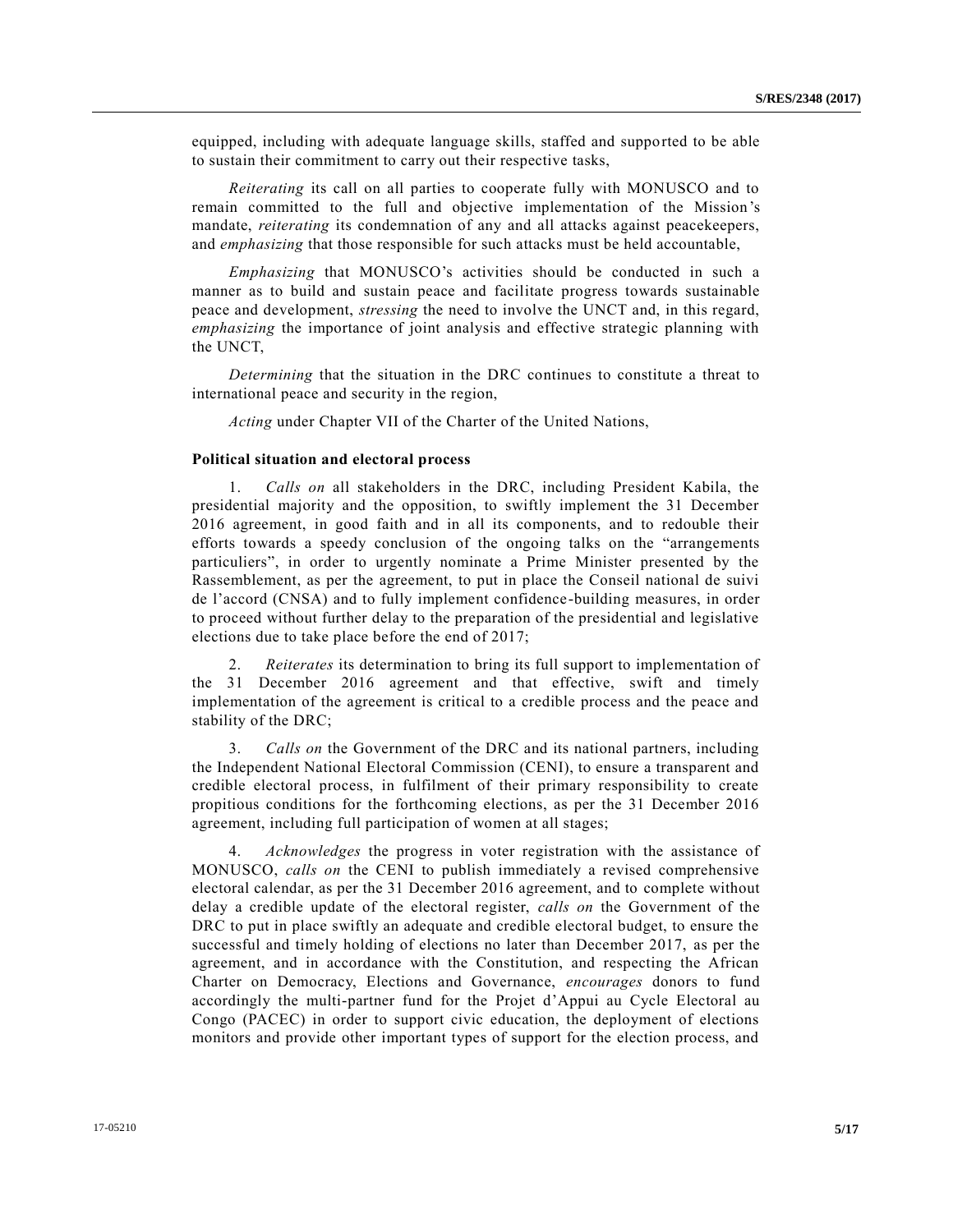*recalls* that the effective establishment of the CNSA and the government of national unity, as well as a transparent and integrated United Nations approach will be important in that regard;

5. *Calls on* the Parliament during the ordinary session starting on 15 March 2017 to adopt revisions to the electoral law needed to keep the electoral timeline in conformity with the 31 December 2016 agreement;

6. *Urges* the Government as well as all relevant parties to ensure an environment conducive to a free, fair, credible, inclusive, transparent, peaceful and timely electoral process, in accordance with the Congolese Constitution, which includes free and constructive political debate, freedom of opinion and expression, including for the press, freedom of assembly, equitable access to media including State media, the security of all political actors, freedom of movement for all candidates, as well as for election observers and witnesses, journalists, human rights defenders and actors from civil society including women;

7. *Underlines* that a swift and complete implementation of the 31 December 2016 agreement is critical in supporting the legitimacy of the transitional institutions, *expresses its full support* to the mediation led by CENCO, *urges* all national stakeholders to keep engaging in an open and inclusive manner and extend cooperation to CENCO in this regard, and *requests* the Secretary-General to provide political support to these efforts consistent with this resolution, including through his good offices;

## **Human Rights**

8. *Urges* the Government of the DRC to hold accountable those responsible for violations of international humanitarian law or violations and abuses of human rights, as applicable, in particular those that may amount to war crimes and crimes against humanity, including those committed in the context of the electoral process, and *stresses the importance* to this end of both regional cooperation and cooperation with the ICC;

9. *Calls upon* the Congolese authorities to ensure the prosecution of those responsible for the crimes involving grave human rights violations and abuses committed in the context of the 28 November 2011 elections and the current electoral process, in particular in January 2015, on 19, 20 and 21 September and 19 December 2016;

10. *Condemns* the violence witnessed in the Kasaï region over recent months, *expresses grave concern* at serious violations of international humanitarian law committed by local militia in that region, including those involving attacks on DRC security forces and symbols of State authority, recruitment and use of children in violation of applicable international law, and *further expresses* serious concerns at the recent reports of mass graves and of killings of civilians by members of the security forces of the DRC, all of which might constitute war crimes under international law, *welcomes* the announcement by the Government of the DRC that they will conduct investigations into violations of international humanitarian law and violations or abuses of human rights in the Kasaïs jointly with MONUSCO and the United Nations Joint Human Rights Office in the DRC, and in collaboration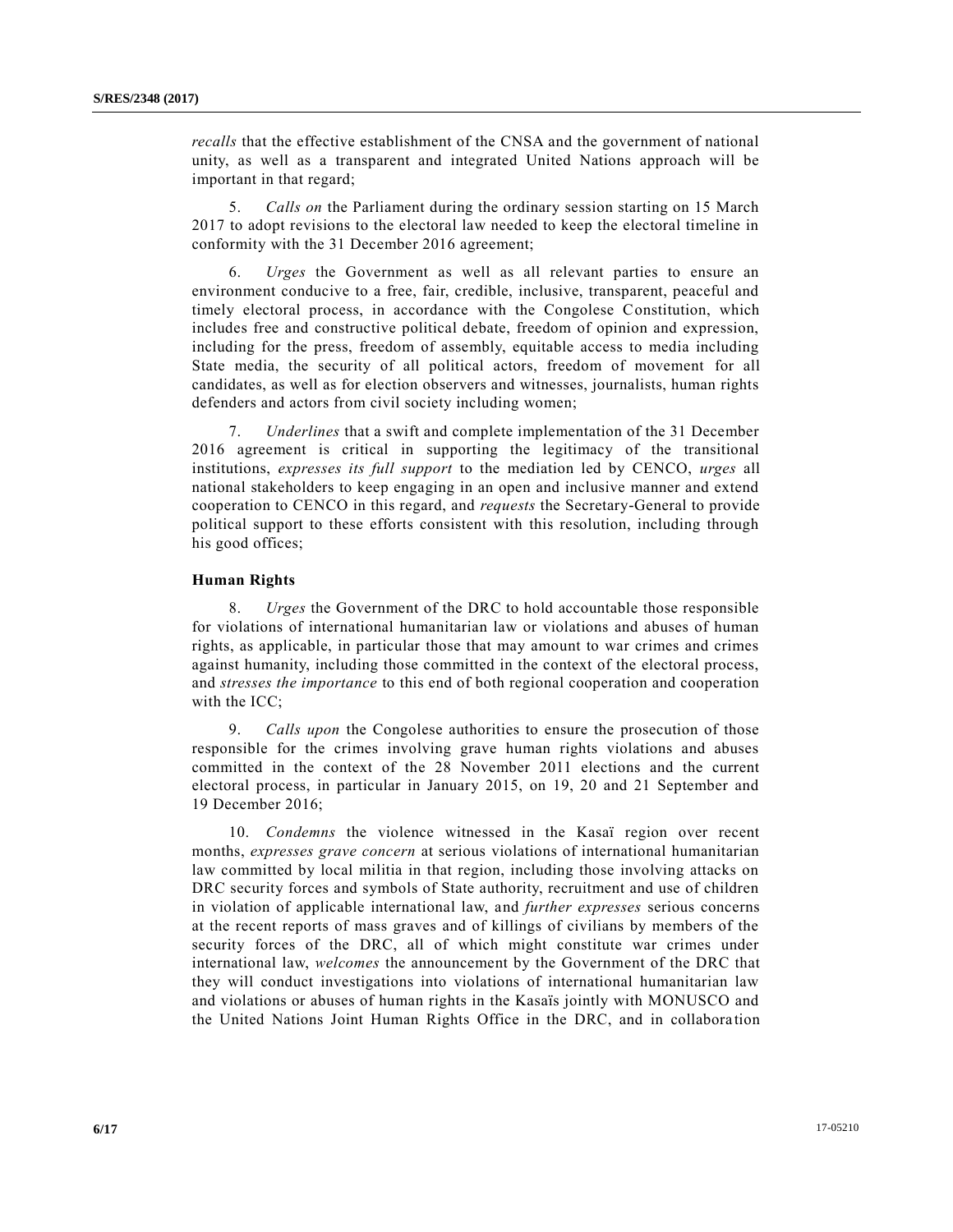with the AU, in order to bring to justice and hold accountable all those responsible, and *looks forward* to their results;

11. *Welcomes* efforts made by the Government of the DRC to combat and prevent sexual violence in conflict, including progress made in the fight against impunity through the arrest, prosecution and conviction of perpetrators from the FARDC and the PNC, and *urges* the Government of the DRC to continue to strengthen its efforts to combat impunity for sexual violence in conflict, including sexual violence committed by the FARDC and PNC at all levels, and to provide all necessary services and protection to survivors and victims, *and further calls upon* the Government of the DRC to complete investigations into allegations of sexual exploitation and abuse by members of the FARDC in line with the zero-tolerance policy and, if appropriate, to prosecute those responsible;

12. *Encourages* the Government of the DRC to implement in full its National Strategy and the Roadmap agreed during the national conference in Kinshasa from 11-13 October 2016 to evaluate the implementation of the Joint Communiqué between the Government of the DRC and the United Nations on the Fight Against Sexual Violence in Conflict adopted in Kinshasa on 30 March 2013;

13. *Welcomes* the progress made in the implementation of the Action Plan to prevent and end the recruitment and use of children by the FARDC, and *calls upon* the Government of the DRC to take all necessary steps to end and prevent violations and abuses against children, and to ensure that children are not detained for their alleged association with armed groups and are handed over to child protection actors in line with the Ministry of Defence and the National Intelligence Agency Directives issued in 2013;

#### **Armed Groups**

14. *Strongly condemns* all armed groups operating in the DRC and their violations of international humanitarian law as well as other applicable international law, and abuses of human rights especially those involving attacks on the civilian population, United Nations personnel and humanitarian actors, summary executions, sexual and gender based violence and large scale recruitment and use of children in violation of applicable international law, and *reiterates* that those responsible must be held accountable;

15. *Demands* that all armed groups cease immediately all forms of violence, including violations and abuses against children and other destabilizing activities, the illegal exploitation and trafficking of natural resources, and *further demands* that their members immediately and permanently disband, lay down their arms, reject violence and release children from their ranks, *recalls* in this regard its resolution [2293 \(2016\)](http://undocs.org/S/RES/2293(2016)) renewing the sanctions regime established by its resolution [1807 \(2008\),](http://undocs.org/S/RES/1807(2008)) and further *calls for* disarmament of Forces Démocratiques de Libération du Rwanda (FDLR) active leadership and combatants, who were perpetrators of the 1994 genocide against the Tutsi in Rwanda, during which Hutu and others who opposed the genocide were also killed, and have continued to promote and commit ethnically-based and other killings in Rwanda and the DRC;

16. *Calls for* joint operations by the FARDC and MONUSCO, including joint planning and tactical cooperation, in accordance with MONUSCO's mandate,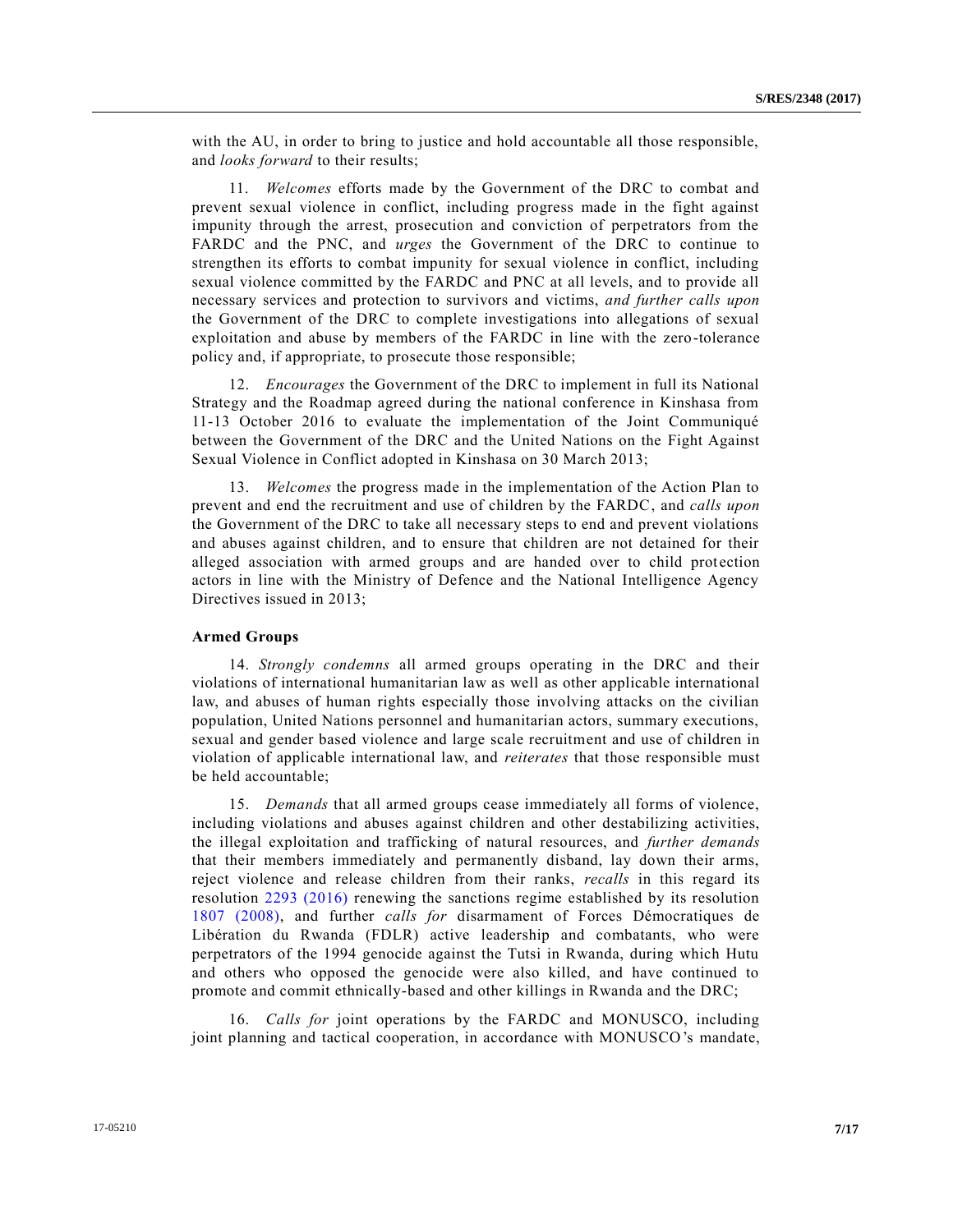to ensure all efforts possible are being made to neutralize armed groups and *stresses* the need to carry out operations in strict compliance with international law, including international humanitarian law and international human rights law, as applicable;

17. *Condemns* the brutal killings of more than 1,000 civilians in the Beni area since October 2014, including more than 230 in 2016 alone, some of which occurred near MONUSCO bases, *expresses deep concern* regarding the persistence of violence in this region, *reiterates the urgent need* for a thorough and prompt investigation into these attacks in order to ensure that those responsible are held to account, and *calls on* the Government of the DRC to take further military action, in accordance with international law, including international humanitarian law and international human rights law, as applicable, in coordination and with the support of MONUSCO in accordance with its mandate, to end the threat posed by armed groups operating in eastern DRC;

18. *Reiterates* its call to the Government of the DRC and all signatory States under the PSC Framework to redouble their efforts in order to fully and promptly implement their commitments in good faith, including not interfering in the internal affairs of neighbouring countries, neither tolerating nor providing assistance or support of any kind to armed groups, and not harbouring war criminals;

19. *Expresses concern* at recent incursions of former M23 combatants in DRC, *requests* the Governments of the DRC, Uganda and Rwanda to strengthen their collaboration to ensure the repatriation of former M23 combatants located in their territories consistent with the Nairobi declarations and in line with commitments under the PSC Framework, *calls upon* the former M23 leadership to cooperate fully with the repatriation of former combatants consistent with its commitment under the Nairobi declarations, and *reiterates the importance* of ensuring that all provisions of the signed documents are implemented swiftly and in good faith and, in this regard, that the M23 does not regroup, join other armed groups, or, resume military activities;

20. *Calls for* a suitable solution for the relocation of elements of the Sudan People's Liberation Movement/Army-in Opposition (SPLM/A-iO) currently present in the DRC, with the support of the Government of the DRC, the wider region, international partners and the Secretary-General through his good offices, *welcomes*  the establishment of a joint working group, and *supports* the efforts of the United Nations in that regard;

21. *Calls on* the Government of the DRC, which has the primary responsibility for safeguarding the DRC's sovereignty and territorial integrity, to make further meaningful progress in implementing its commitments under the PSC Framework, in particular as regards the consolidation of State authority, reconciliation, tolerance and democracy, and to remain fully committed to protecting the civilian population through the swift establishment of professional, accountable and sustainable security forces, the deployment of an accountable Congolese civil administration, in particular the police, judiciary, prison and territorial administration and the consolidation of rule of law and promotion and protection of human rights;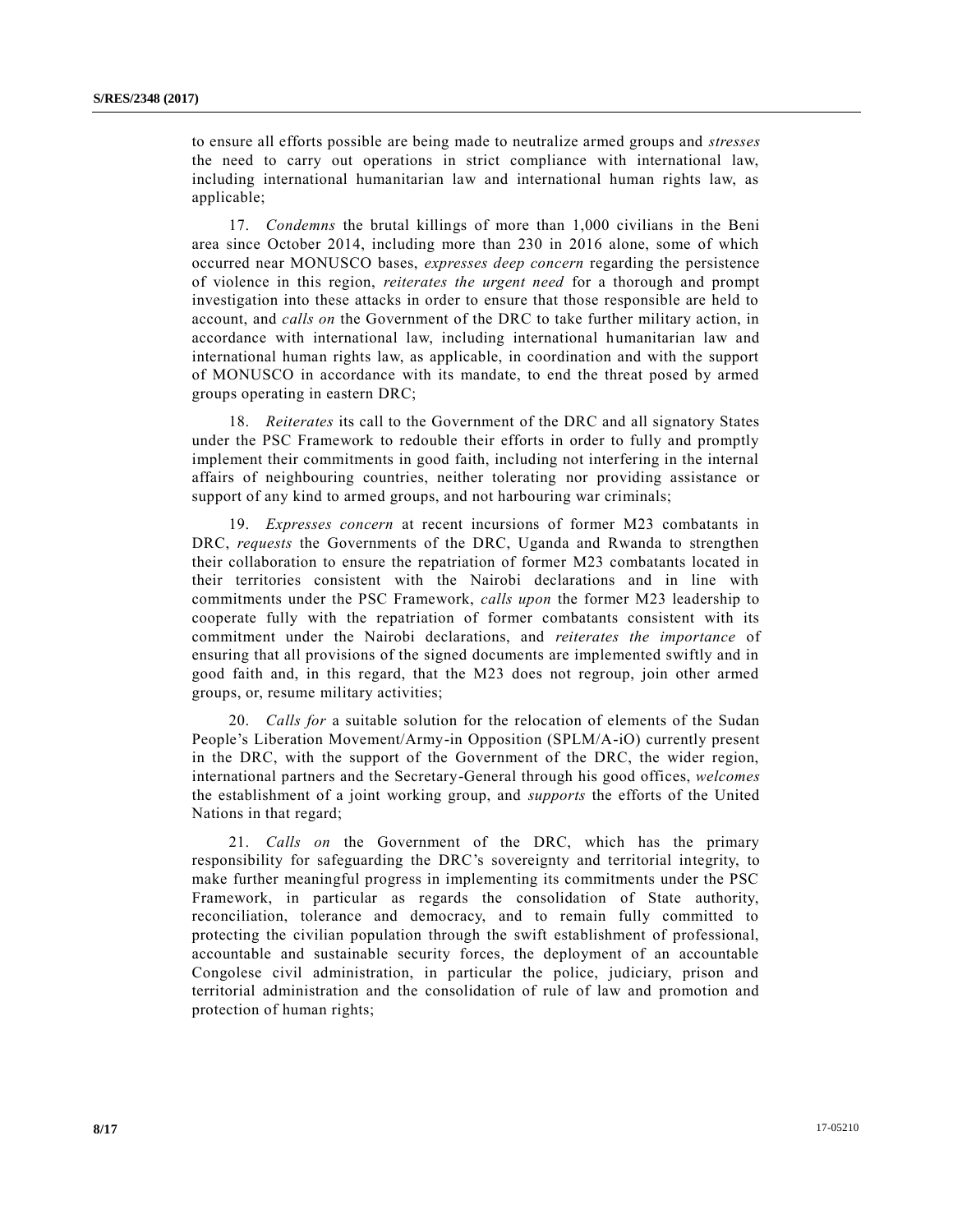22. *Notes with deep concern* the limited progress in those fields essential for the DRC's stabilisation and *reiterates* its call to the Government of the DRC to take further steps in particular to uphold its national commitments to Security Sector Reform (SSR), and to implement fully and immediately the national Disarmament, Demobilization and Reintegration (DDR) programme;

23. *Calls for* continued national efforts to address the threat posed by the illicit transfer, destabilizing accumulation and misuse of small arms and light weapons, including inter alia through ensuring the safe and effective management, storage and security of their stockpiles of weapons and ammunition, with the continued support of MONUSCO, as appropriate and within existing resources;

24. *Urges* the Government of the DRC to fully implement and provide without delay appropriate funding to its DDR Plan including with regards to reintegration, training, and preparation for resettlement in communities, as well as to weapons and ammunition management activities, in order to be able to effectively deal with former combatants, including those already under FARDC responsibility and acknowledges that the absence of a credible DDR process is preventing armed elements from laying down their weapons;

25. *Calls on* the United Nations Special Envoy for the Great Lakes Region to continue his regional and international engagement in furtherance of peace and stability in the DRC and the region, including through the promotion of timely, credible, and inclusive national elections, regional dialogue and by continuing, in close coordination with the SRSG for the DRC, to lead, coordinate and assess the implementation of the national and regional commitments under the PSC Framework, as well as to continue his engagement in regional initiatives with key partners to address the underlying root causes of conflict, while avoiding overlapping with other United Nations institutions;

#### **MONUSCO's mandate**

26. *Decides* to extend until 31 March 2018 the mandate of MONUSCO in the DRC, including, on an exceptional basis and without creating a precedent or any prejudice to the agreed principles of peacekeeping, its Intervention Brigade;

27. Taking into account the recommendations of the Secretary-General in his report [S/2017/206,](http://undocs.org/S/2017/2016) *decides* that MONUSCO's authorized troop ceiling will be comprised of 16,215 military personnel, 660 military observers and staff officers, 391 police personnel, and 1,050 personnel of formed police units;

28. *Decides* that the strategic priorities of MONUSCO are to contribute to the following objectives:

(a) Protection of civilians, as described in paragraph 34(i) of this resolution;

(b) Support to the implementation of the 31 December 2016 agreement and the electoral process, as described in paragraph 34(ii) of this resolution, in order to contribute to the stabilisation of the DRC;

29. *Requests* all components of the MONUSCO Force as well as its police and the civilian components to work together in an integrated way, and *encourages*  MONUSCO and the United Nations system in-country to strengthen integration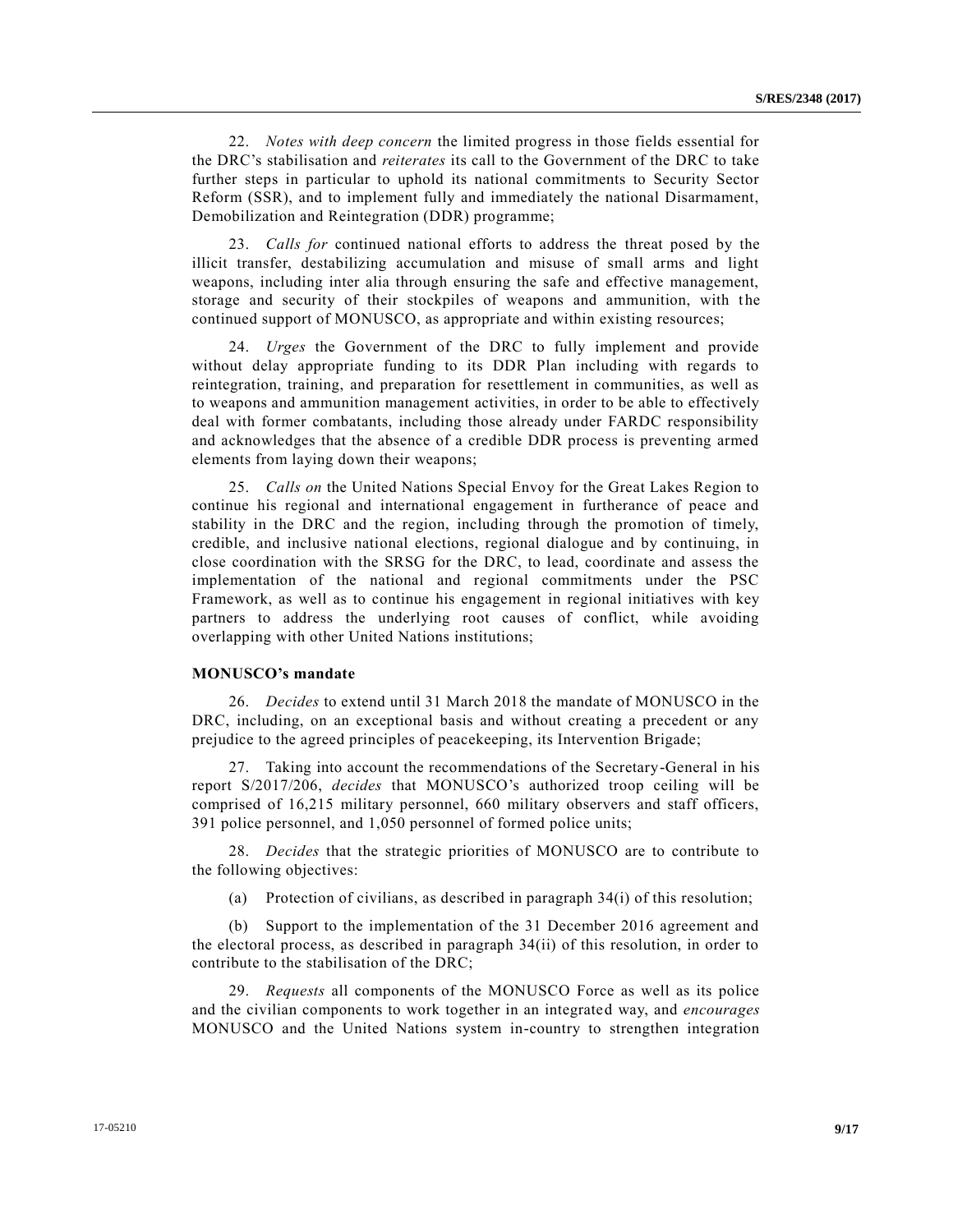through joint analysis and joint planning based on comparative advantages and joint implementation arrangements;

30. *Notes* that drivers behind different armed groups' activities and militia violence are varied and that there is no purely military solution to these problems, *underlines* the importance of enhanced political and conflict analysis to inform comprehensive military and civil responses to these threats across MONUSCO, including through collecting and analysing information on the criminal networks which support these armed groups and *further underlines* the need for tailored responses in tackling armed groups;

31. *Stresses* the need for coordination and cooperation between the Government of the DRC and other national authorities, United Nations entities and development actors to build and sustain peace, stabilize, improve security situation and assist in restoration of State authority;

32. *Reaffirms* that the protection of civilians must be given priority in decisions about the use of available capacity and resources;

33. *Authorizes* MONUSCO, in pursuit of the objectives described in paragraph 32 above, to take all necessary measures to carry out its mandate and *requests* the Secretary-General to immediately inform the Security Council should the MONUSCO Force or Police fail to do so;

34. *Decides* that the mandate of MONUSCO shall include the following priority tasks, bearing in mind that these tasks as well as those in paragraph 35 below are mutually reinforcing:

## **(i) Protection of civilians**

(a) Ensure effective and dynamic protection of civilians under threat of physical violence, including by preventing, deterring, and stopping all armed groups and local militias from inflicting violence on the populations, and by supporting and undertaking local mediation efforts to prevent escalation of violence, paying particular attention to civilians gathered in displaced persons and refugee camps, humanitarian personnel and human rights defenders, with a focus on violence emerging from any of the parties engaged in the conflict, as well as in the co ntext of elections, and mitigating the risk to civilians before, during and after any military operation;

(b) Work with the Government of the DRC to identify threats to civilians and implement existing prevention and response plans and strengthen civil-military cooperation, including joint planning, to ensure the protection of civilians from abuses and violations of human rights and violations of international humanitarian law, including all forms of sexual and gender-based violence and violations and abuses committed against children and persons with disabilities, and requests MONUSCO to accelerate the coordinated implementation of monitoring, analysis and reporting arrangements on sexual violence in conflict;

(c) Enhance its interaction with civilians, including by the troops, to raise awareness and understanding about its mandate and activities, to strengthen its early warning mechanism, and to increase its efforts to monitor and document violations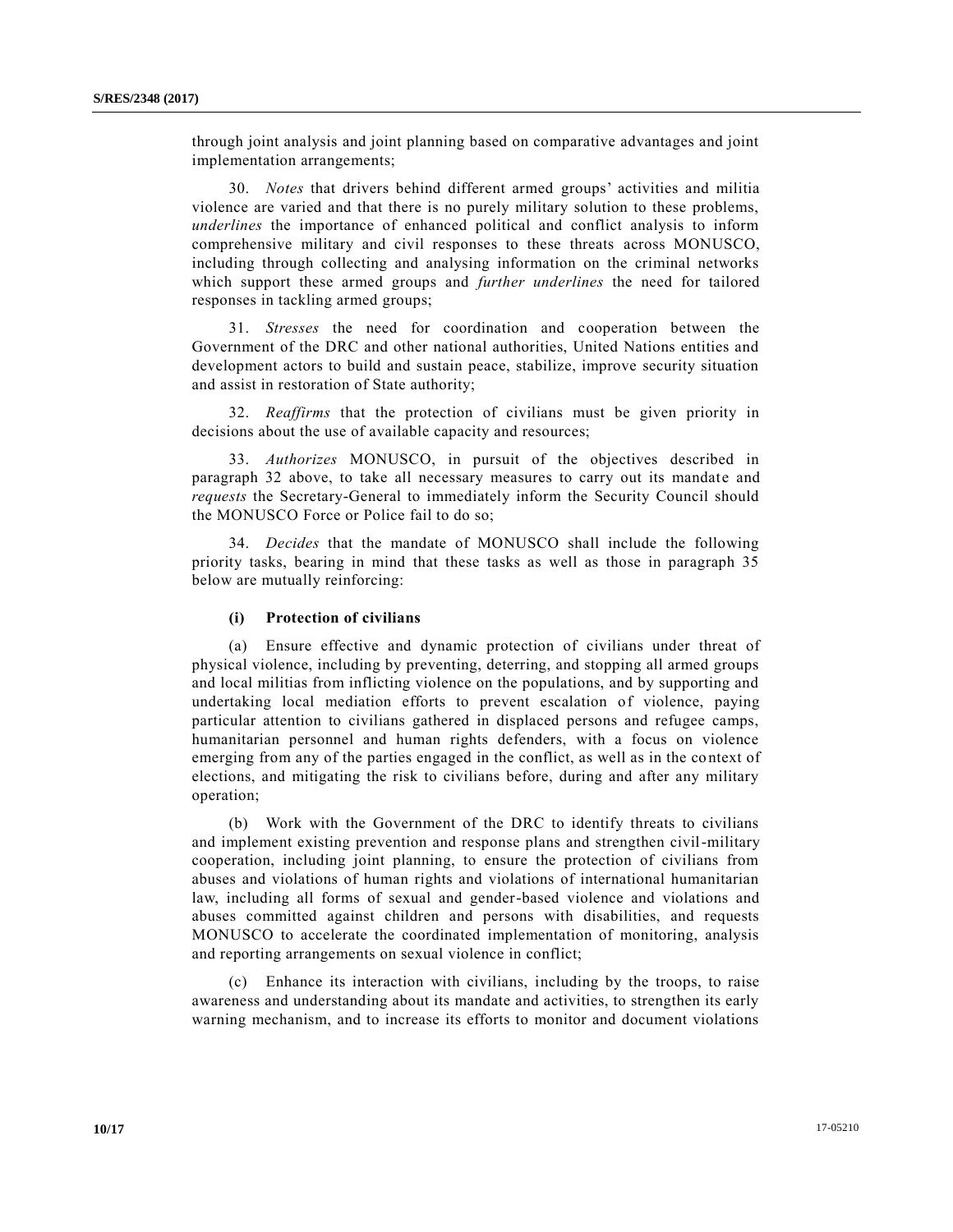of international humanitarian law and violations and abuses of human rights, including in the context of elections;

(d) Neutralize armed groups through the Intervention Brigade: in support of the authorities of the DRC, on the basis of information collection and analysis, and taking full account of the need to protect civilians and mitigate risk before, during and after any military operation, carry out targeted offensive operations through the Intervention Brigade with the support of the whole of MONUSCO, either unilaterally or jointly with the FARDC, in a robust, highly mobile and versatile manner and in strict compliance with international law, including international humanitarian law, and in accordance with the standing operating procedures applicable to persons who are captured or who surrender, and with the human rights due diligence policy on United Nations-support to non-United Nations forces (HRDDP), prevent the expansion of all armed groups, neutralize these groups, and disarm them in order to contribute to the objective of reducing the threat posed by armed groups to state authority and civilian security in eastern DRC and to make space for stabilisation activities, and for the whole of MONUSCO force component to guarantee effective protection of civilians, including in support of operations conducted by the Intervention Brigade to neutralize armed groups and in areas where armed groups have been neutralized;

(e) Provide good offices, advice and assistance to the Government of the DRC to ensure actions against armed groups are supported by civilian and police components as part of consolidated planning which provides a comprehensive response to area-based stabilisation efforts;

(f) Work with the authorities of the DRC to arrest and bring to justice those allegedly responsible for genocide, war crimes and crimes against humanity and violations of international humanitarian law and violations or abuses of human rights in the country, including leaders of armed groups and those who support them, including through cooperation with States of the region and the ICC;

(g) Provide good offices, advice and support to the Government of the DRC to promote human rights, in particular civil and political rights, and to fight impunity, including through the implementation of the Government's "zero tolerance policy" with respect to discipline and human rights and international humanitarian law violations, committed by elements of the security sector, and to engage and facilitate mediation efforts at local level to advance sustainable peace;

#### **(ii) Implementation of the 31 December 2016 agreement and support to the electoral process**

(a) Provide technical and political support to the implementation of the 31 December 2016 agreement, including to the CNSA, the Government of National Unity, the mediation led by CENCO, and other relevant institutions, in coordination with regional and international partners, with a view to furthering reconciliation and democratization, paving the way for holding the elections before the end of 2017, consistent with paragraphs 1 to 6 above;

(b) Monitor, report immediately to the Security Council, and follow-up on human rights violations and abuses and violations of international humanitarian law to report on restrictions on political space and violence, including in the context of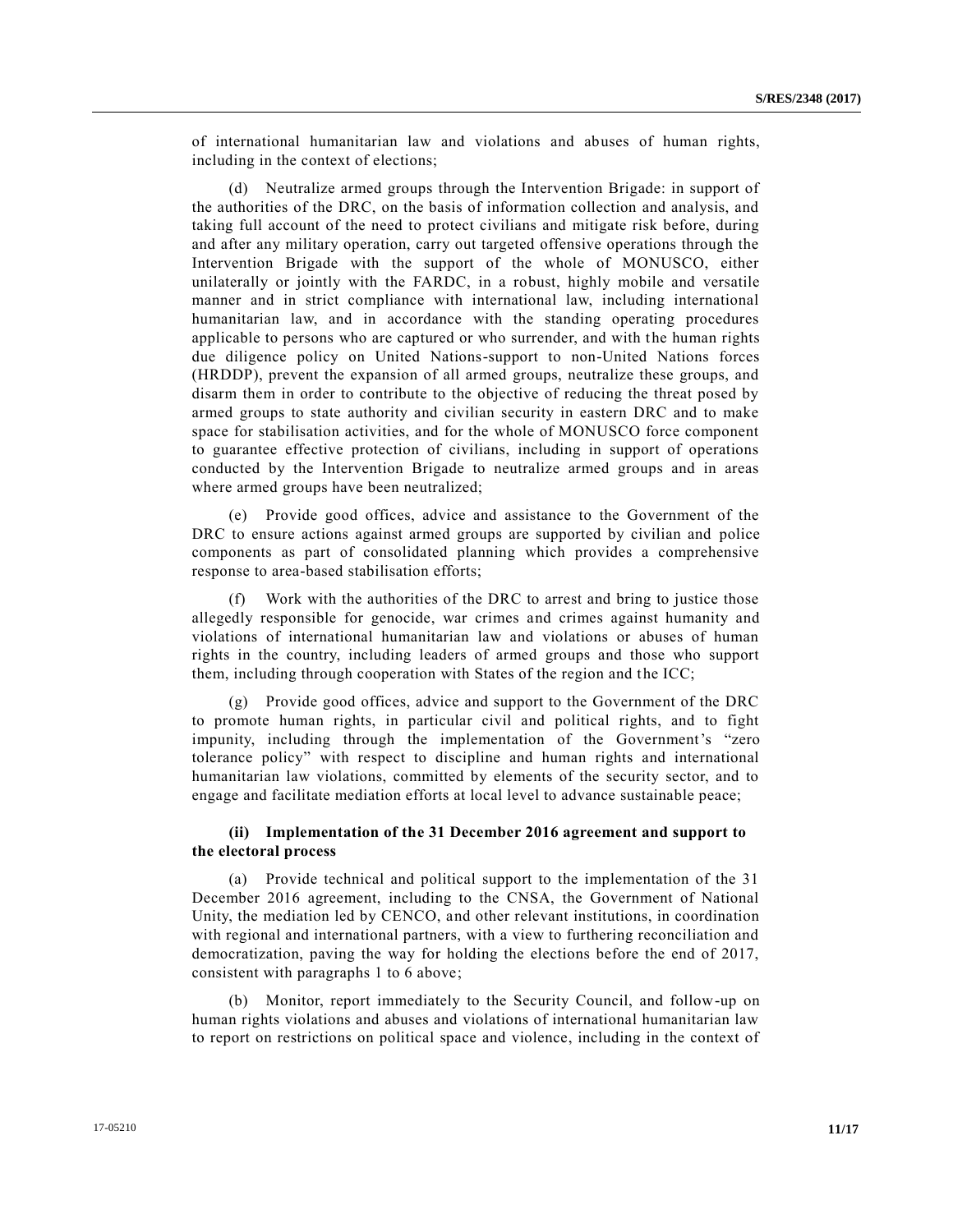the elections, and support the United Nations system in-country to ensure that any support provided by the United Nations shall be consistent with international humanitarian law and human rights law and refugee law as applicable;

(c) Provide technical assistance and logistical support for the electoral process, as appropriate and in coordination with Congolese authorities, the UNCT, regional and international actors, in order to facilitate the electoral cycle, in particular by engaging in a regular and substantial dialogue with the CENI, and decides that this support will be continually assessed and reviewed according to the progress made by the Congolese authorities in the steering of the electoral process, particularly on presidential and legislative elections, in accordance with paragraphs 1 to 6 above;

(d) Contribute to the provision of training to the PNC in relation to elections security, including through human rights training, in compliance with the United Nations' HRDDP;

#### **(iii) Protection of the United Nations**

Ensure the protection of United Nations personnel, facilities, installations and equipment and the security and freedom of movement of United Nations and associated personnel;

35. Further authorizes MONUSCO to pursue the following tasks:

#### **(i) Stabilisation and DDR**

(a) Provide coordination between the Government of the DRC, international partners and United Nations agencies in a targeted, sequenced and coordinated approach to stabilisation informed by up to date conflict analysis, through the implementation of the International Security and Stabilisation Support Strategy (ISSSS) and adoption of a conflict-sensitive approach across the Mission, in order to establish functional, professional, and accountable state institutions, including security and judicial institutions;

(b) Continue to collaborate with the Government of the DRC in the swift and vigorous implementation of the action plan to prevent and end the recruitment and use of children and sexual violence against children by the FARDC, and continue dialogue with all listed parties to obtain further commitments and work towards the development and implementation of action plans to prevent and end violations and abuses against children;

(c) Provide good offices, advice and assistance to the Government of the DRC, in close cooperation with other international partners, in the DDR of Congolese combatants not suspected of genocide, war crimes, crimes against humanity or abuses of human rights, into a peaceful civilian life in line with a Community Violence Reduction (CVR) approach through community-based security and stabilisation measures coordinated under the framework of the ISSSS, while paying specific attention to the needs of children formerly associated with armed forces and groups;

(d) Provide support to the disarmament, demobilization, repatriation, resettlement and reintegration (DDRRR) process to return and reintegrate foreign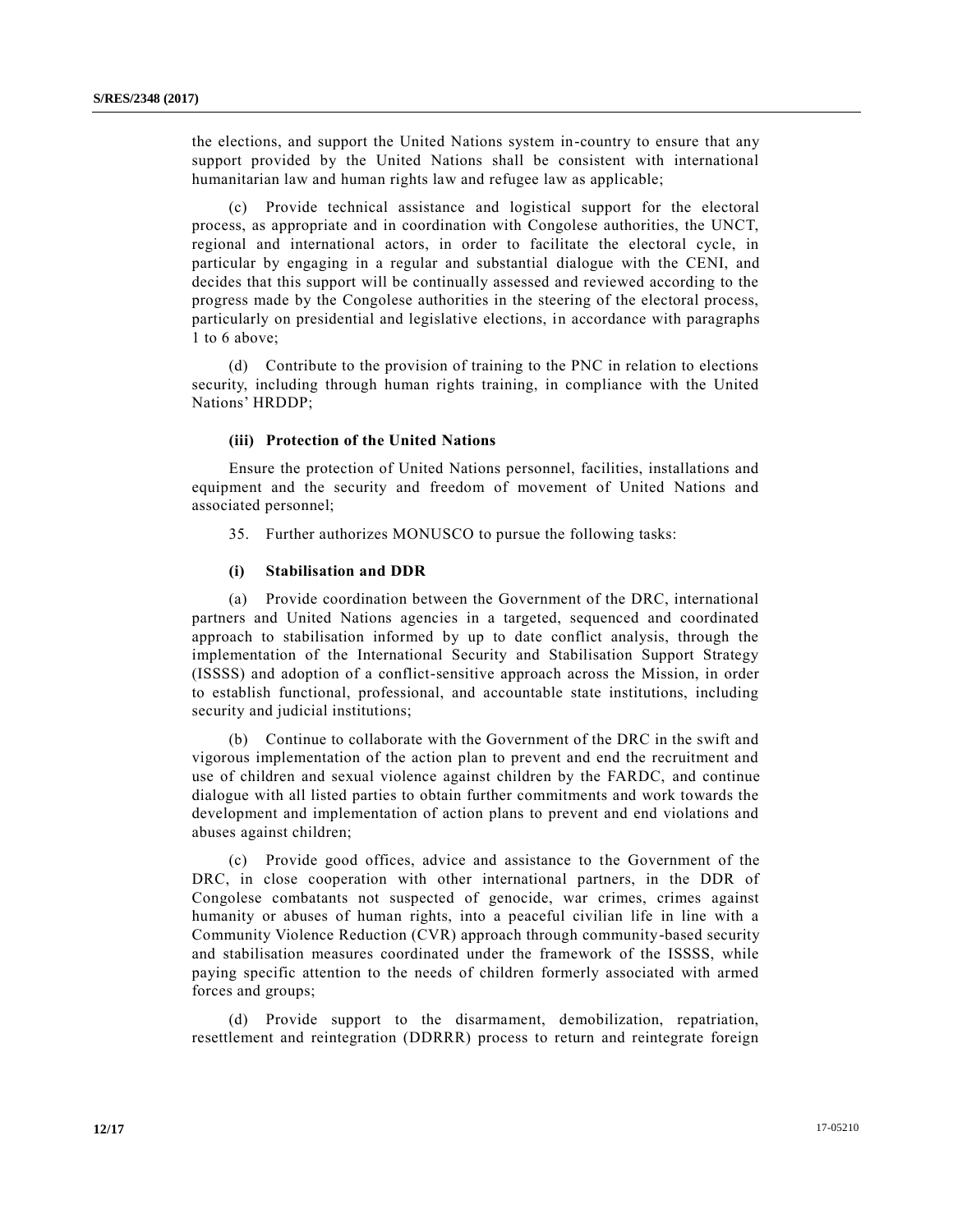combatants not suspected of genocide, war crimes, crimes against humanity or abuses of human rights and their dependants to a peaceful civilian life in their country of origin, or a receptive third country while paying specific attention to the needs of children formerly associated with armed forces and groups;

#### **(ii) Security Sector Reform (SSR)**

Work with the Government of the DRC:

(a) in the reform of the police, including by assisting the Comité de réforme de la police, and by advocating for the establishment of the Secrétariat Général à la sécurité et à l'ordre public that will coordinate security institutions with a law enforcement mission;

(b) to encourage and accelerate national ownership of SSR by the Government of the DRC, including through the development of a common national vision, to be encapsulated in a national security policy, as well as a clear and comprehensive SSR implementation roadmap including benchmarks and timelines, and play a leading role in coordinating the support for SSR provided by international and bilateral partners and the United Nations system;

(c) in compliance with the HRDDP, for army reform that would enhance its accountability, efficiency, self-sustainability, training, vetting and effectiveness, while noting that any support provided by the United Nations, including in the form of rations and fuel, should be for joint operations and subject to appropriate oversight and scrutiny;

(d) for the implementation of any appropriate recommendations for justice and prison sector reforms as contained in the final report of the Etats généraux de la Justice, including on the fight against impunity, for genocide, war crimes and crimes against humanity, in order to develop independent, accountable and functioning justice and security institutions;

#### **(iii) Sanctions regime**

Monitor the implementation of the arms embargo as described in paragraph 1 of resolution [2293 \(2016\)](http://undocs.org/S/RES/2293(2016)) in cooperation with the Group of Experts established by resolution [1533 \(2004\),](http://undocs.org/S/RES/1533(2004)) and in particular observe and report on flows of military personnel, arms or related materiel across the eastern border of the DRC, including by using, as specified in the letter of the Council dated 22 January 2013 [\(S/2013/44\)](http://undocs.org/S/2013/44), surveillance capabilities provided by unmanned aerial systems, seize, collect, record and dispose of arms or related materiel brought into the DRC in violation of the measures imposed by paragraph 1 of resolution [2293 \(2016\),](http://undocs.org/S/RES/2293(2016)) and exchange relevant information with the Group of Experts;

#### **(iv) Mining activities**

Encourage the consolidation of an effective national civilian structure that controls key mining activities and manages in an equitable manner the extraction, transport, and trade of natural resources in eastern DRC;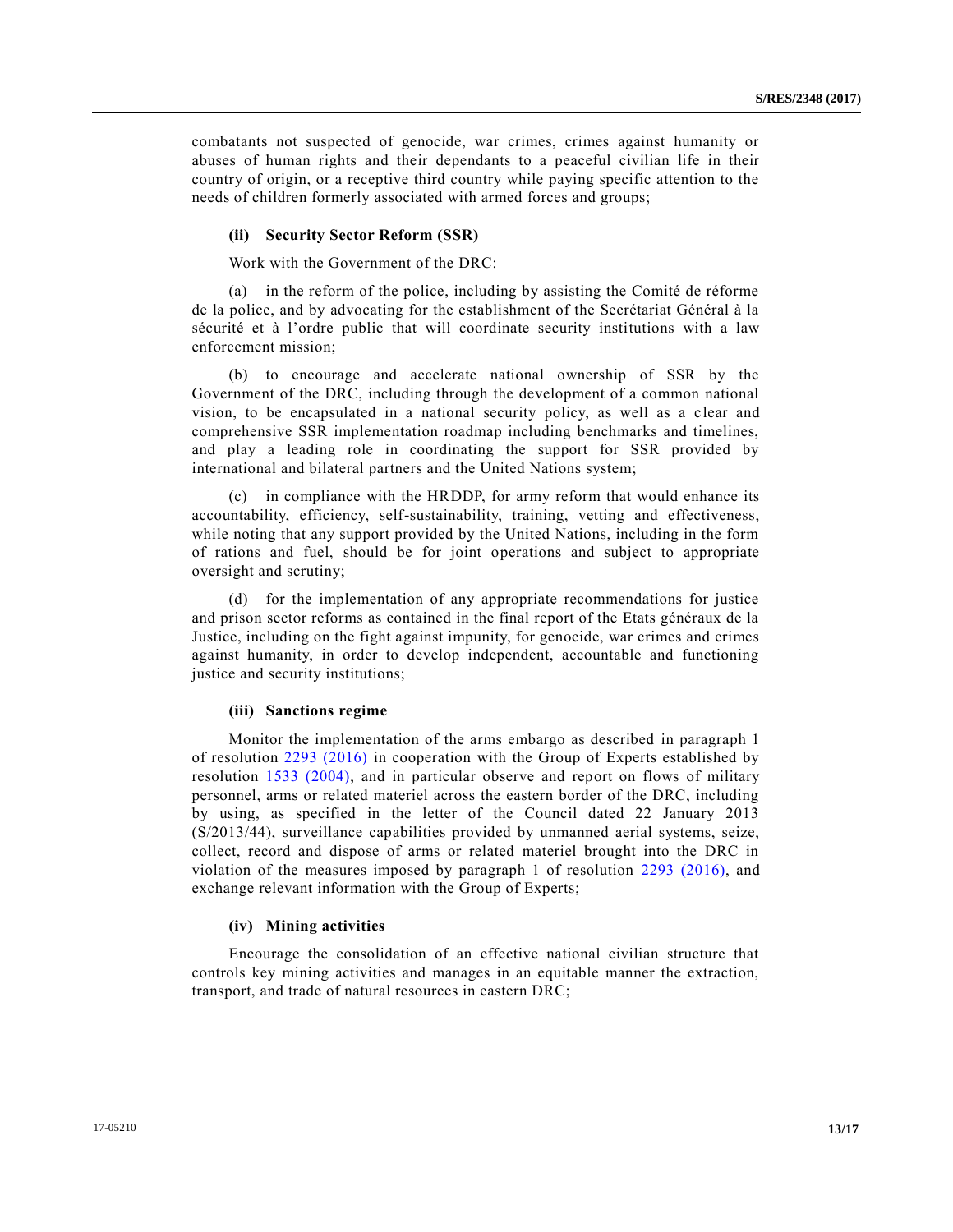## **Child protection**

36. *Requests* MONUSCO to take fully into account child protection as a cross-cutting issue throughout its mandate and to assist the Government of the DRC in ensuring that the protection of children's rights is taken into account, inter alia, in DDR processes and in SSR as well as during interventions leading to the separation of children from armed groups in order to end and prevent violations and abuses against children;

#### **Gender, Sexual Violence, Sexual Exploitation and Abuse**

37. *Requests* MONUSCO to take fully into account gender considerations as a crosscutting issue throughout its mandate and to assist the Government of the DRC in ensuring the participation, involvement and representation of women at all levels, including in the creation of conditions conducive to the holding of elections, protection of civilians and support to stabilisation efforts through, inter alia, the provision of gender advisers, and *further requests* enhanced reporting by MONUSCO to the Council on this issue;

38. *Recalls* its Presidential statement [S/PRST/2015/22](http://undocs.org/S/PRST/2015/22) and its resolution [2272 \(2016\),](http://undocs.org/S/RES/2272(2016)) *requests* the Secretary-General to take the necessary measures to ensure full compliance of MONUSCO with the United Nations zero-tolerance policy on sexual exploitation and abuse and to keep the Council fully informed through his reports to the Council about the Mission's progress in this regard, and *urges* troop- and police-contributing countries to take appropriate preventative action including predeployment awareness training, and to ensure full accountability in cases of such conduct involving their personnel;

39. *Acknowledges* the crucial role of United Nations Women Protection Advisers deployed in MONUSCO in supporting the Government of the DRC to implement its commitments on addressing sexual violence in conflict and *calls on* MONUSCO to ensure they continue to work closely with the Government of the DRC at both strategic and operational levels;

40. *Requests* MONUSCO to ensure that any support provided to national security forces is in strict compliance with the United Nations HRDDP, and *calls upon* the Government of the DRC to work with MONUSCO to support the promotion of DRC security service personnel with reputable human rights records;

#### **Humanitarian Access**

41. *Demands* that all parties allow and facilitate the full, safe, immediate and unhindered access of humanitarian personnel, equipment and supplies and the timely delivery of humanitarian assistance to populations in need, in particular to internally displaced persons, throughout the territory of the DRC, respecting the United Nations guiding principles of humanitarian assistance, including humanity, impartiality, neutrality and independence, and relevant provisions of international law;

42. *Calls on* all Member States to generously contribute to the United Nations humanitarian appeal for the DRC to help ensure that United Nations humanitarian agencies and other international organizations are fully funded and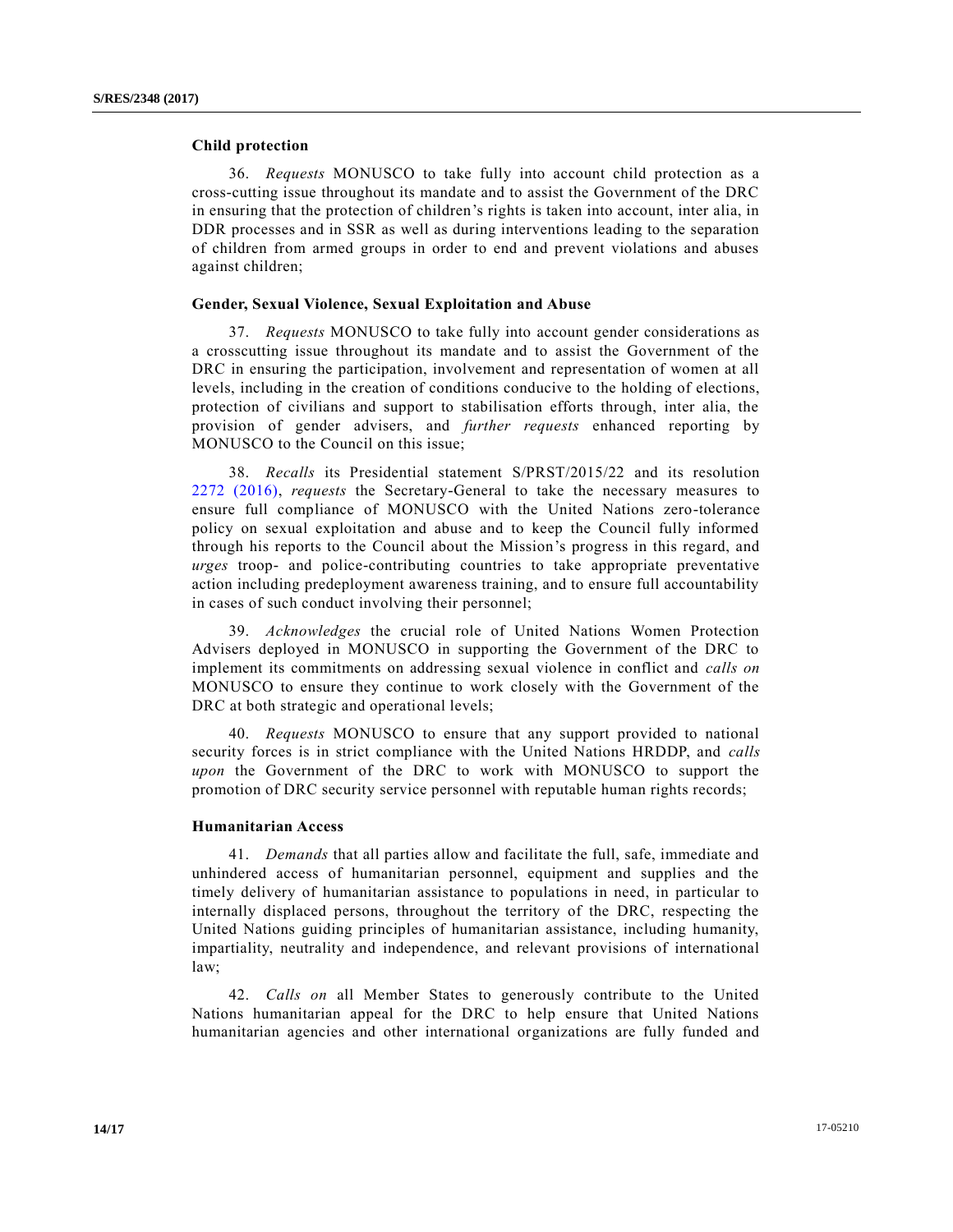able to address the protection and assistance needs of internally displaced persons, survivors of sexual violence, and other vulnerable communities;

#### **Support to the Group of Experts**

43. *Expresses* its full support to the United Nations Group of Experts established by resolution [1533 \(2004\),](http://undocs.org/S/RES/1533(2004)) *calls for* enhanced cooperation between all States, particularly those in the region, MONUSCO and the Group of Experts, *encourages* timely information exchange between MONUSCO and the Group of Experts, further *encourages* all parties and all States to ensure cooperation with the Group of Experts by individuals and entities within their jurisdiction or under their control and *reiterates* its demand that all parties and all States ensure the safety of its members and its support staff, and unhindered and immediate access, in particular to persons, documents and sites the Group of Experts deems relevant to the execution of its mandate;

#### **Force effectiveness**

44. *Urges* the United Nations to continuously incorporate lessons learned to conduct reforms across MONUSCO to better enable its offices and contingents to implement its mandate, in particular regarding the protection of civilians, and to improve Mission chain of command, increase the effectiveness of MONUSCO operations, strengthen safety and security of personnel, and enhance MONUSCO's ability to manage complex situations;

45. *Demands* that all relevant parties cooperate fully in the deployment, operations, and monitoring, verification, and reporting functions of MONUSCO, in particular by guaranteeing the safety, security, and unrestricted freedom of movement of United Nations and associated personnel, throughout the territory of the DRC;

46. *Requests* MONUSCO to continue to maximise Force interoperability, flexibility, mobility and effectiveness in the implementation of the entirety of MONUSCO's mandate, including by deploying rapidly deployable units, specialised capabilities, including information-gathering assets and specialized infantry, and by continuing to modernise and to strengthen the performance of the Force, bearing in mind the safety and security of all military contingents, police officers, military observers, and especially unarmed observers and reminds the Secretary-General of the necessity to keep Memoranda of Understanding (MoUs) and Statements of Unit Requirements (SURs) between the troop- and police-contributing countries and the United Nations up to date;

47. *Commends* the commitment of the troop- and police-contributing countries in implementing the Mission's mandate in a challenging environment, and in this connection, *highlights* that undeclared national caveats, lack of effective command and control, refusal to obey orders, failure to respond to attacks on civilians, and inadequate equipment may adversely affect the shared responsibility for effective mandate implementation;

48. *Requests* MONUSCO to consider the environmental impacts of its operations when fulfilling its mandated tasks and, in this context, to manage them as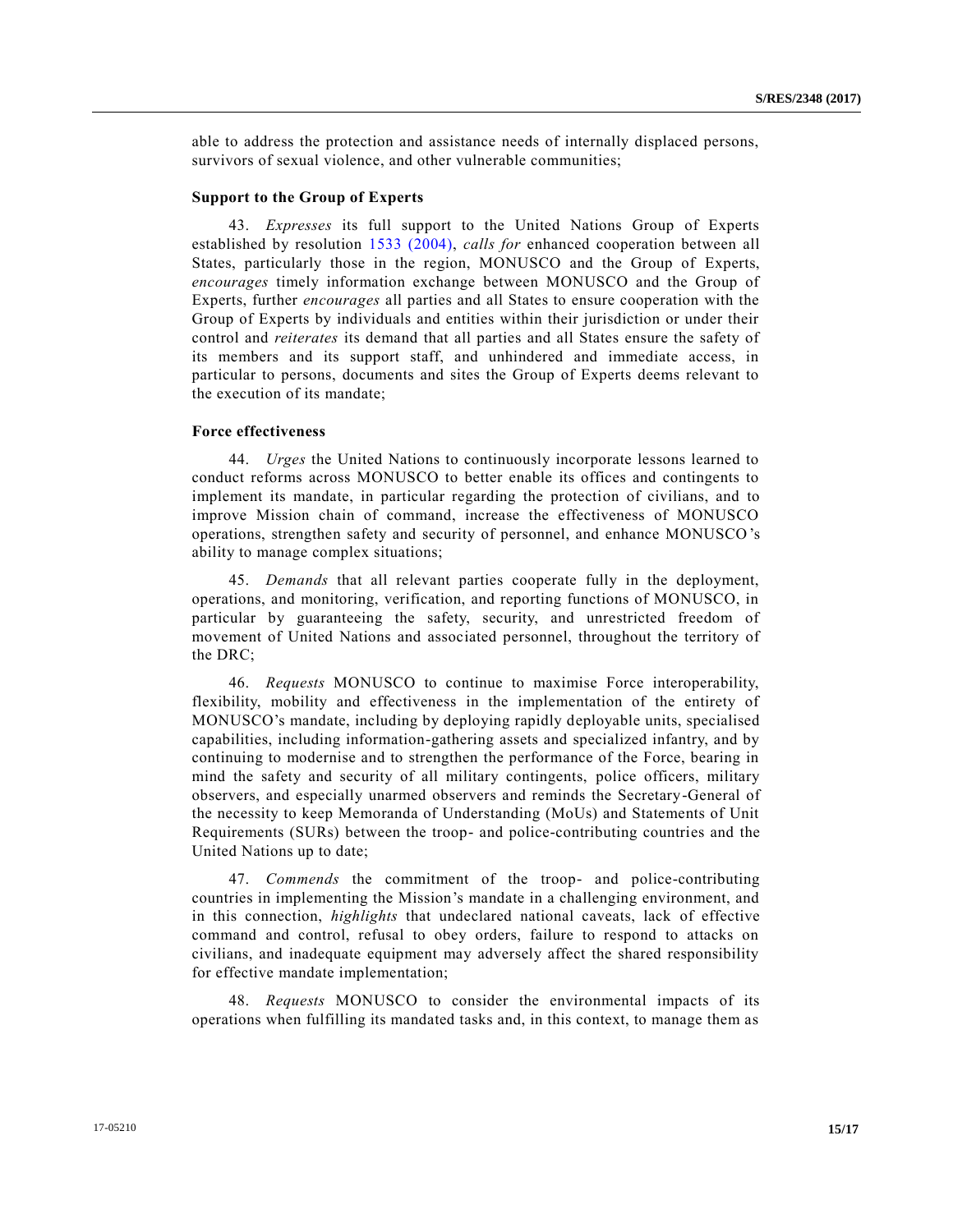appropriate and in accordance with applicable and relevant General Assembly resolutions and United Nations rules and regulations;

49. *Takes note* of the Secretary-General's recommendation to consider the deployment of two Formed Police Units and associated enablers, and in this regard *requests* the Secretary-General to explore the possibility of inter-mission cooperation through appropriate transfers of troops and their assets from other United Nations missions to MONUSCO, subject to the following conditions: (i) the Council's information and approval, including on the scope and duration of the transfer, (ii) the agreement of the troop- and police-contributing countries and (iii) the security situation where these United Nations missions are deployed and without prejudice to the performance of their mandates, and to report back to the Council in due course, including with any further recommendations as necessary;

#### **Exit strategy**

50. *Stresses* that MONUSCO's exit should be phased and progressive, tied to specific targets developed through dialogue with the Government of the DRC, as well as through consultations with other stakeholders, with the Secretary-General to report to the Council at the end of each phase, and at regular intervals, on the progress made, and to make any necessary recommendations on the planning of subsequent phases of the withdrawal, and *looks forward* to the resumption of a strategic dialogue between the Government of the DRC and the United Nations in that regard;

#### **Strategic review**

51. *Requests* the Secretary-General, in accordance with best practices, to conduct a strategic review of MONUSCO, examining the continued relevance of all mandated tasks, priorities and related resources, as well as necessity to adapt the Mission's mandate to the specific needs of the post-elections phase, with a view to:

(a) Providing the Security Council with options, no later than 30 September 2017, for a reduction of MONUSCO's Force and civilian components in order to maximize the efficient use of the Mission's resources, to be delivered after the successful implementation of the 31 December 2016 agreement, and sustainable progress in reducing the threat of armed groups, taking account of the Mission and the UNCT's comparative advantages, capacities and other relevant factors, with a view to transferring relevant activities to the UNCT and other relevant partners, as appropriate; and

(b) In light of the Security Council's reaction to these options and following successful implementation of the 31 December 2016 agreement, providing advice to the Security Council on an exit strategy, in line with paragraph 50 above and in advance of the next mandate renewal;

#### **Reports by the Secretary-General**

52. *Requests* the Secretary-General to report to the Council every three months on the implementation of MONUSCO's mandate, including its Intervention Brigade, as set out in this resolution, including on: